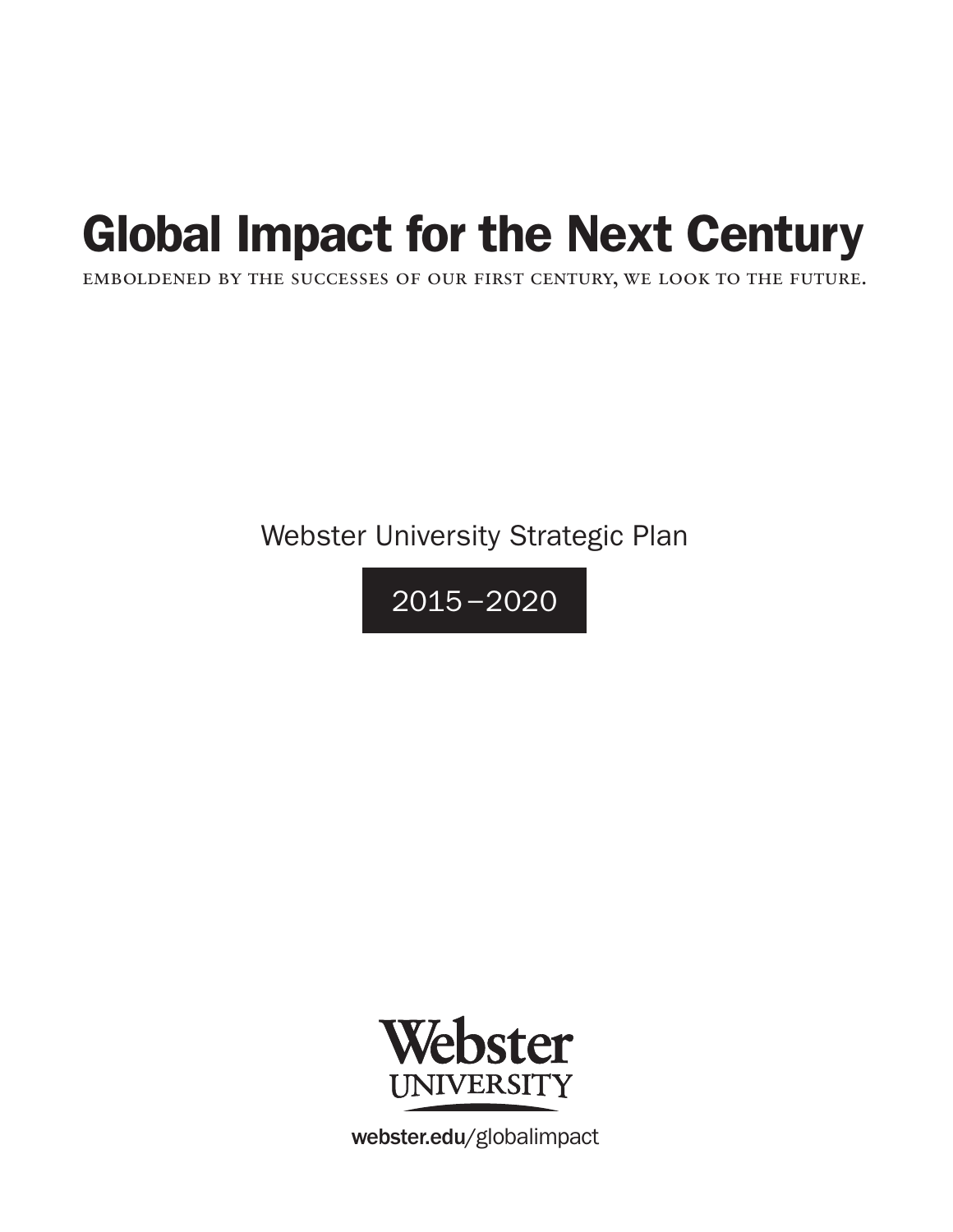## Webster University's strategic plan, *Global Impact for the Next Century*, is organized around four themes:

- Global Innovation Through Inclusive Leadership
- A Global, Student-Centered Experience
- A Network of Academic and Operational Excellence
- Strategic and Sustainable Development

Together, the four themes focus on Webster University's unique strengths that provide the foundation from our past and the story of our future:

*We will be a strong, global institution, offering distinctive learning experiences and, through those experiences, develop global citizens with the competencies to lead and succeed. By thriving as an institution, we will ensure that our students, alumni, faculty, staff, and partners will also thrive.*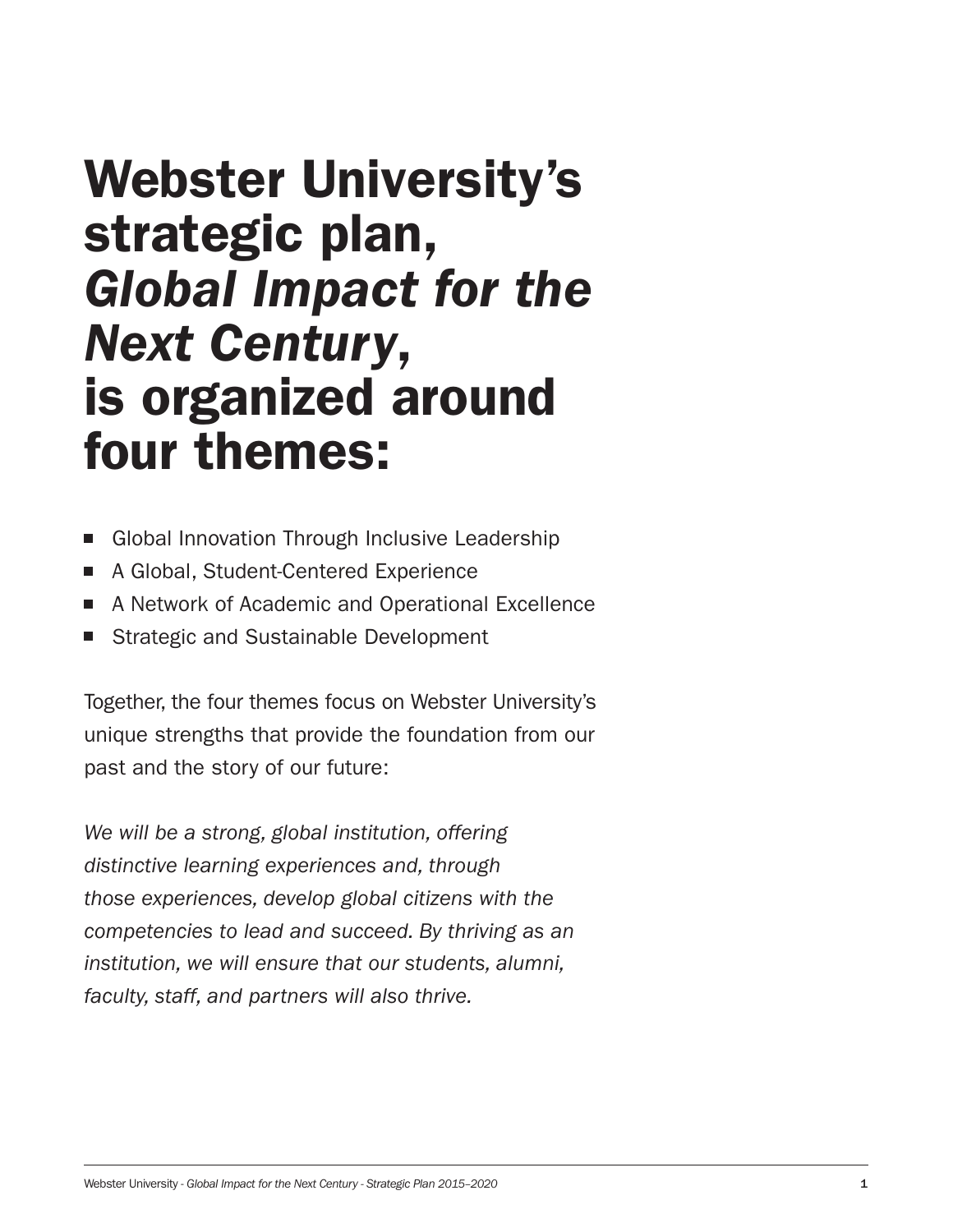# Mission, Vision, Values

- MISSION Webster University, a worldwide institution, ensures high-quality learning experiences that transform students for global citizenship and individual excellence.
- VISION Our vision is to be a premier U.S.-based international university setting a distinct standard for global education.

#### VALUES **STUDENTS**

By sustaining a personalized approach to a global, student-centered education through small classes, close relationships with faculty and staff, and attention to student life.

#### LEARNING

By developing educational programs that join theory and practice, provide an international perspective, encourage creativity and scholarship, and foster a lifelong desire to learn and actively serve communities and the world.

#### DIVERSITY AND INCLUSION

By creating an environment accessible to individuals of diverse cultures, ages, and socioeconomic backgrounds and instilling in students a respect for diversity and an understanding of their own and others' values.

#### GLOBAL CITIZENSHIP

By educating a diverse population locally, nationally, and internationally, acting responsibly toward the environment to foster a sustainable future, and strengthening the communities we serve.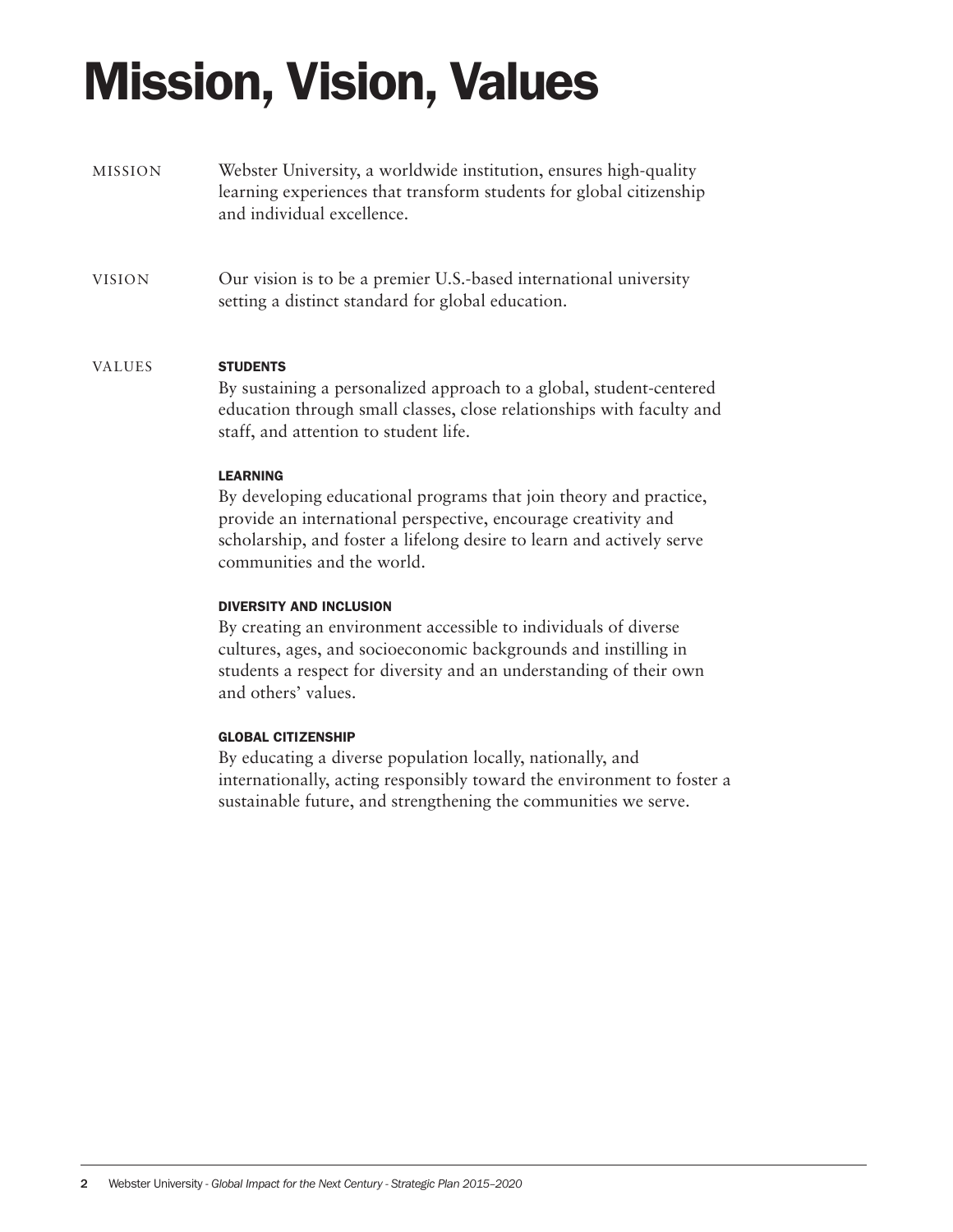## Global Innovation Through Inclusive Leadership

*Webster University will provide distinctive educational experiences which highlight our unique global network and leverage the expertise and talents of faculty, staff and students at all campuses.*

With our network of international campuses, strong global partnerships, faculty experience and expertise, and global operational capabilities, we are well situated to offer unique global experiences to students and to lead the way in preparing the global citizens of tomorrow with competencies for success. We will strengthen and improve in these areas and seek opportunities to increase visibility for our unique story.

#### OBJECTIVES

#### A LEADER IN GLOBAL EDUCATION

We will ensure a global feature in every academic program, establishing a common characteristic of all Webster University programs and a point of distinction for the institution.

#### GLOBAL INNOVATION

We will develop and actively manage a strategic portfolio of signature programs and partnerships, which highlight Webster's global expertise and which will increase visibility and reputation for our scholarship, learning environments, and co-curricular activities.

#### STREAMLINE SUPPORT FOR INNOVATION

We will encourage innovation while recognizing distinctiveness of locations, markets, and diverse populations across the world of Webster.

#### INCLUSIVE LEADERSHIP LITERACY

We will provide leadership training and opportunities for engagement in the university's critical conversations and initiatives for faculty, staff and students to increase and use their leadership skills.

#### METRICS

#### METRIC 1:

Global Mobility of our Students

*Sub-metric 1: Mobility of Undergraduate (UG) Students U.S.*  Participation rate (%) of undergraduate students at the main campus who study abroad

*Sub-metric 2: Mobility of Undergraduate Students Worldwide*  Participation rate (%) of undergraduate students at all Webster campuses who study abroad

#### METRIC 2:

Global Mobility of our Employees (Faculty, Staff, and Administrators)

Number of faculty and staff who participate in employee mobility programs

#### METRIC 3:

Diversity of our Students, Faculty & Staff

Diversity of Webster students, faculty and staff (%)

#### ACTION

Each of the four themes has four objectives – a total of sixteen goals we aim to achieve by 2020. To ensure continuous and measurable progress toward the objectives, 15 key metrics have been identified to measure our success and track our progress. The Webster University Strategic Plan Update Reports will share performance on these metrics with our constituents.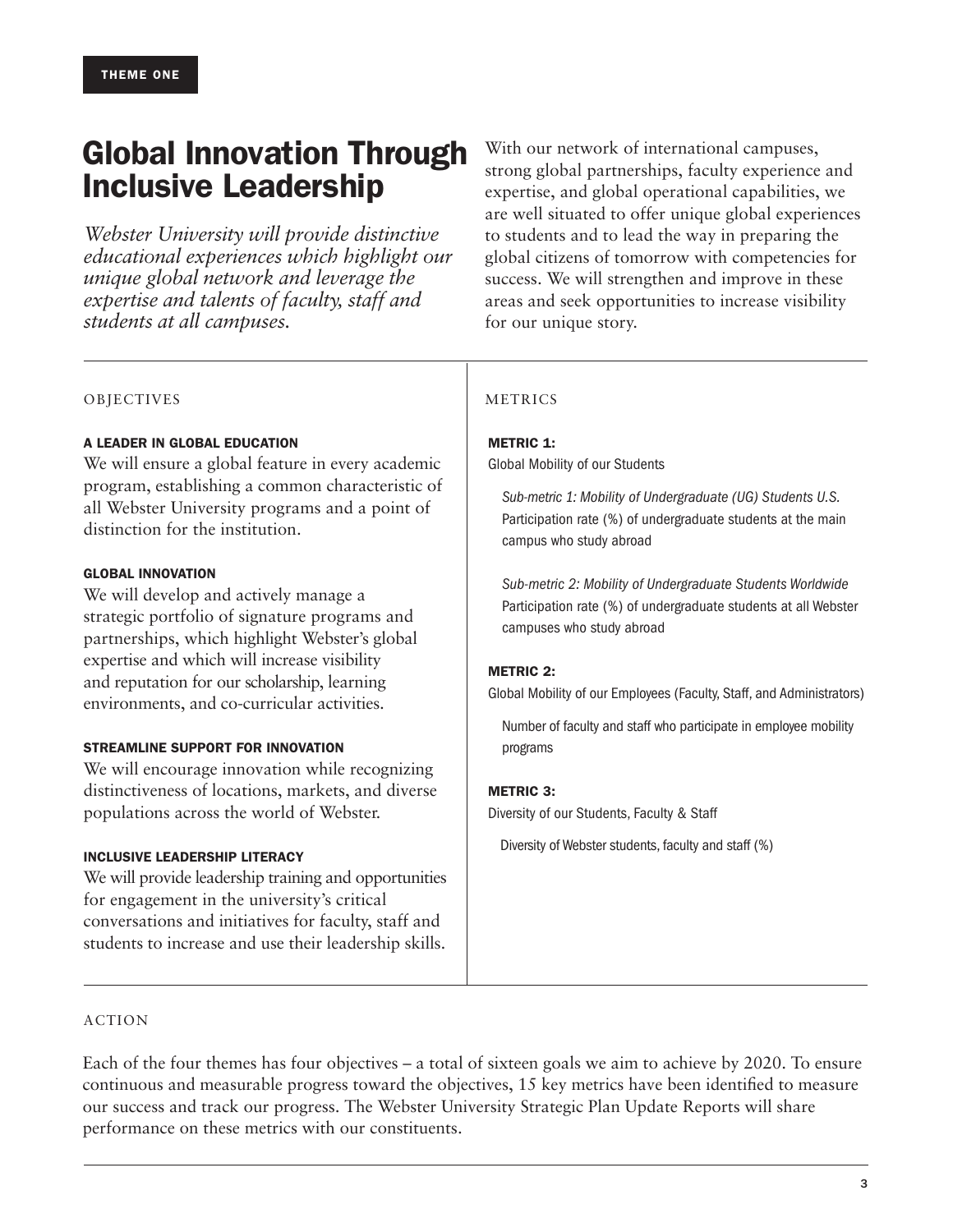## A Global, Student-Centered Experience

*Webster University will take a studentcentered and action-oriented approach to learning, which will be driven by our core values - students, learning, diversity and inclusion and global citizenship.*

We value a culture that connects students – to each other, to their faculty, to their local and global communities – and provides opportunities for engagement, discovery, and the development of competencies that will help them succeed in their chosen fields. We will support the culture of real-world experience through the development and strengthening of curricular and co-curricular activities designed to give students opportunities to practice their developing competencies.

#### OBJECTIVES

#### ACTION-ORIENTED COMMUNITY

We will design and imbed experiences across the network that enrich students' understanding of our core values and put those values into action. We will strive to position Webster to receive external recognitions for action-oriented learning with a focus on the values of global citizenship and diversity.

#### NEW & EXEMPLARY PROGRAMS INCLUDING STEAMM

We will provide support for programs that will increase student engagement, access and success.

#### ENSURE EXCEPTIONAL IMPLEMENTATION & OUTCOMES

We will align student support systems across the Webster network to deliver student-centered experiences with measurable outcomes.

#### ABUNDANT & MEANINGFUL EXPERIENCES

We will develop and support faculty and staff to excel in delivering student-centered experiences.

#### METRICS

#### METRIC 4:

Undergraduate student retention rate

1-year retention of first-time, full-time, degree-seeking freshmen (main campus and worldwide)

#### METRIC 5:

Undergraduate student graduation rate

6-year graduation rate of first-time, full-time, degree-seeking freshmen (main campus and worldwide)

#### METRIC 6:

Graduate student retention rate

1-year retention of graduate students (by campus and online)

#### METRIC 7:

Graduate student graduation rate

4-year graduation rate of graduate students (by campus and online)

#### ACTION

A variety of initiatives, small and large, short- and long-term, will be initiated to "move the needle" on the metrics. Each initiative will have a "charter" – a succinct and practical plan that will include the name of the person responsible for the initiative, his/her team, and a timeline with milestones for completion, source of funding, and expected results.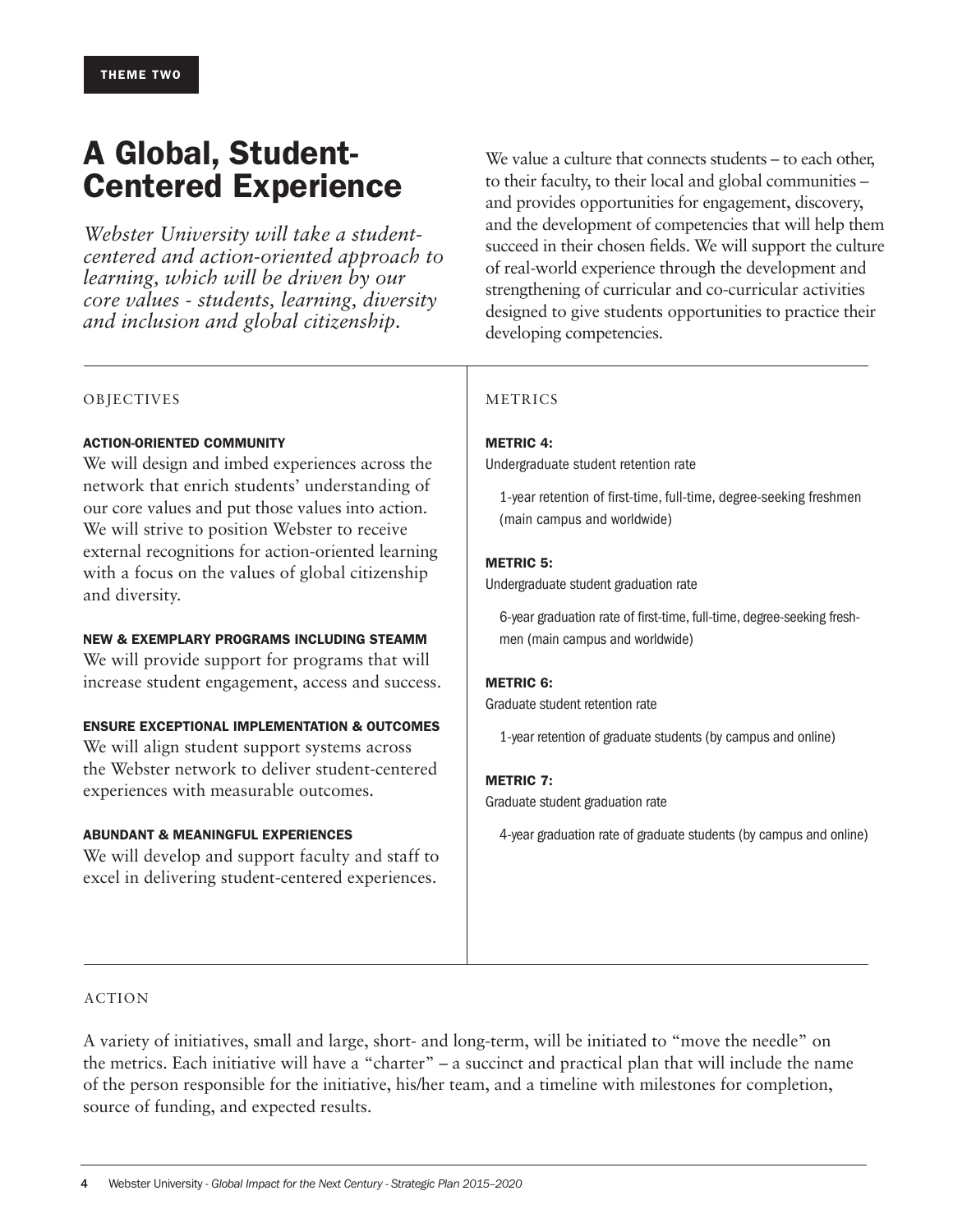### A Network of Academic & Operational Excellence

 *Webster University will move to the next level of academic excellence with degree programs and academic enrichment opportunities fitting our diverse student population and will achieve operational excellence in the delivery of programs and services.*

We will be a strong global institution both academically and operationally. Academic excellence is supported by a culture that supports faculty teaching, scholarship, research, artistic endeavors, curriculum development, and service across the network. Operational excellence is supported by infrastructure, policies, systems, and actions which ensure that data is reliable, communication is effortless across the network, and systems function well, all so that our focus is on learning.

#### OBJECTIVES METRICS

#### COMPREHENSIVE EXCELLENCE

We will achieve markers of excellence through the development and enhancement of academic programs and operational systems.

#### EXCELLENCE INITIATIVES

We will challenge and support students to achieve individual academic excellence.

#### ENHANCE INFRASTRUCTURE AND COMMUNICATION

We will ensure that operations and infrastructure support academic and operational excellence.

#### COMPREHENSIVE FACULTY/STAFF DEVELOPMENT

We will provide development and support for faculty and staff to achieve excellence in academic and operational endeavors.

#### METRIC 8:

Number of Full-time Faculty

*Sub-metric 1: # of full-time faculty in St Louis Sub-metric 2: # of full-time faculty at International Campuses* 

#### METRIC 9:

Academic Profile of Incoming Undergraduate Students

*Sub-metric 1: ACT* Average ACT of incoming first-time, full-time freshmen at main campus

*Sub-metric 2: High School GPA*  High school GPA of incoming first-time, full-time freshmen at main campus

#### **METRIC 10:**

Undergraduate Career Success:

Percentage of Domestic and International Campus Undergraduate Students with Jobs or Acceptance into Master Programs after Graduation

#### METRIC 11:

Number of Endowed Funds for Scholarships

#### ACTION

Some initiatives will launch immediately; others will require start-up time. Some initiatives can be completed within one year; others are longer term. As initiatives are completed, new initiatives will be vetted and selected to continue the progress toward our objectives. The goal of all initiatives is to make progress on objectives, as measured by our metrics.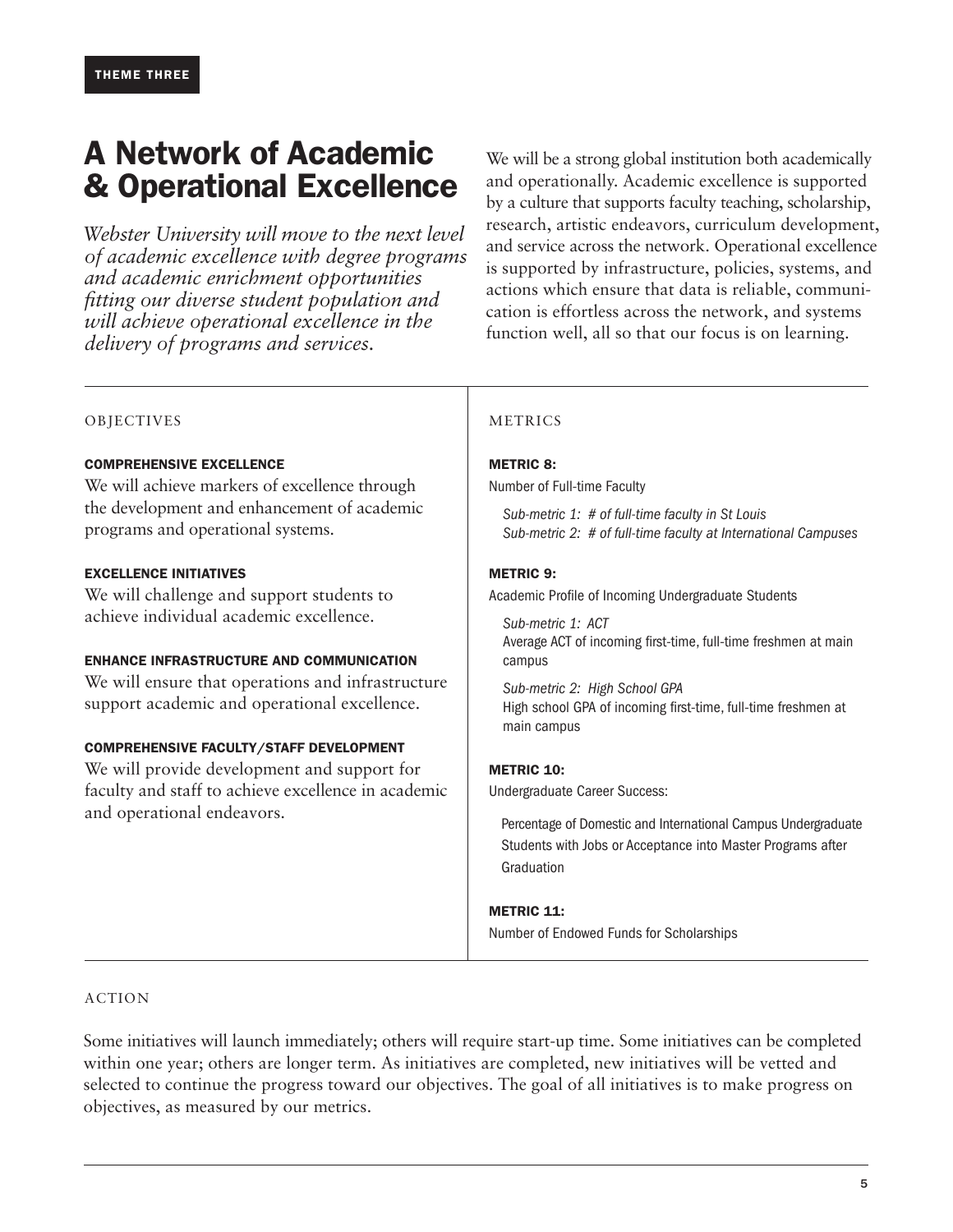### Strategic & Sustainable Development

*Webster University will develop and implement integrated strategies that lead to sustainable, strategic, and balanced development.* 

The landscape of higher education is changing rapidly due to economic and demographic changes, questions about the necessity and affordability of college degrees, the impact of technology, the rise of the for-profit education sector, and other forces. Maintaining and growing revenue is necessary for the overall financial health of the institution and to fund the priorities set out in the strategic plan.

#### OBJECTIVES

#### STRATEGIC ENROLLMENT GROWTH

We will determine specific geographic areas, demographic constituencies, and modalities that will lead to sustainable growth. For Webster University, key areas are: traditional undergraduate students, non-traditional undergraduates (adult learners over age 25), graduate students, online students, and non-degree-seeking students (students seeking a credential other than a full degree, such as a certificate).

#### PRIORITIES FOR OPTIMAL GROWTH:

We will develop and allocate financial and human resources to support priority initiatives.

#### DEPLOY & USE RESOURCES EFFECTIVELY:

We will create a culture of commitment to sustainability and resource efficiency and integrate these concepts into all arenas, including our business practices and our curricular and co-curricular programs.

#### STRENGTHENED STRATEGIC PARTNERSHIPS

We will develop and enhance affiliations with strategic partners in the corporate, government, non-profit and education sectors locally and globally. Through mutually beneficial collaborations, we will increase visibility and awareness of Webster University, advance our mission, create good will, and maximize enrollment opportunities.

#### METRICS

#### **METRIC 12:**

#### Enrollment

|  | Sub-metric 1: # of graduate credit hours, worldwide                |
|--|--------------------------------------------------------------------|
|  | Sub-metric 2: # of online credit hours                             |
|  | Sub-metric 3: headcount of non-traditional students                |
|  | (25 years of age and older)                                        |
|  | Sub-metric 4: headcount of resident students (WEBG)                |
|  | Sub-metric 5: headcount of international students at U.S. campuses |
|  | Sub-metric 6: headcount at international campuses                  |

#### **METRIC 13:**

Endowment *Sub-metric 1: Value of the endowment Sub-metric 2: Income generated by endowment provided to university*

#### METRIC 14:

Financial Performance

Operating Revenues – Unrestricted revenue derived from sources related to everyday operations

#### METRIC 15:

Green Business Challenge Scorecard

Composite score on the St. Louis Business Challenge Scorecard

#### ACTION

Accountability is key to the success of this plan. Themes, objectives, metrics and initiatives will be "owned" by people in key positions, and resources will be made available to advance and complete initiatives.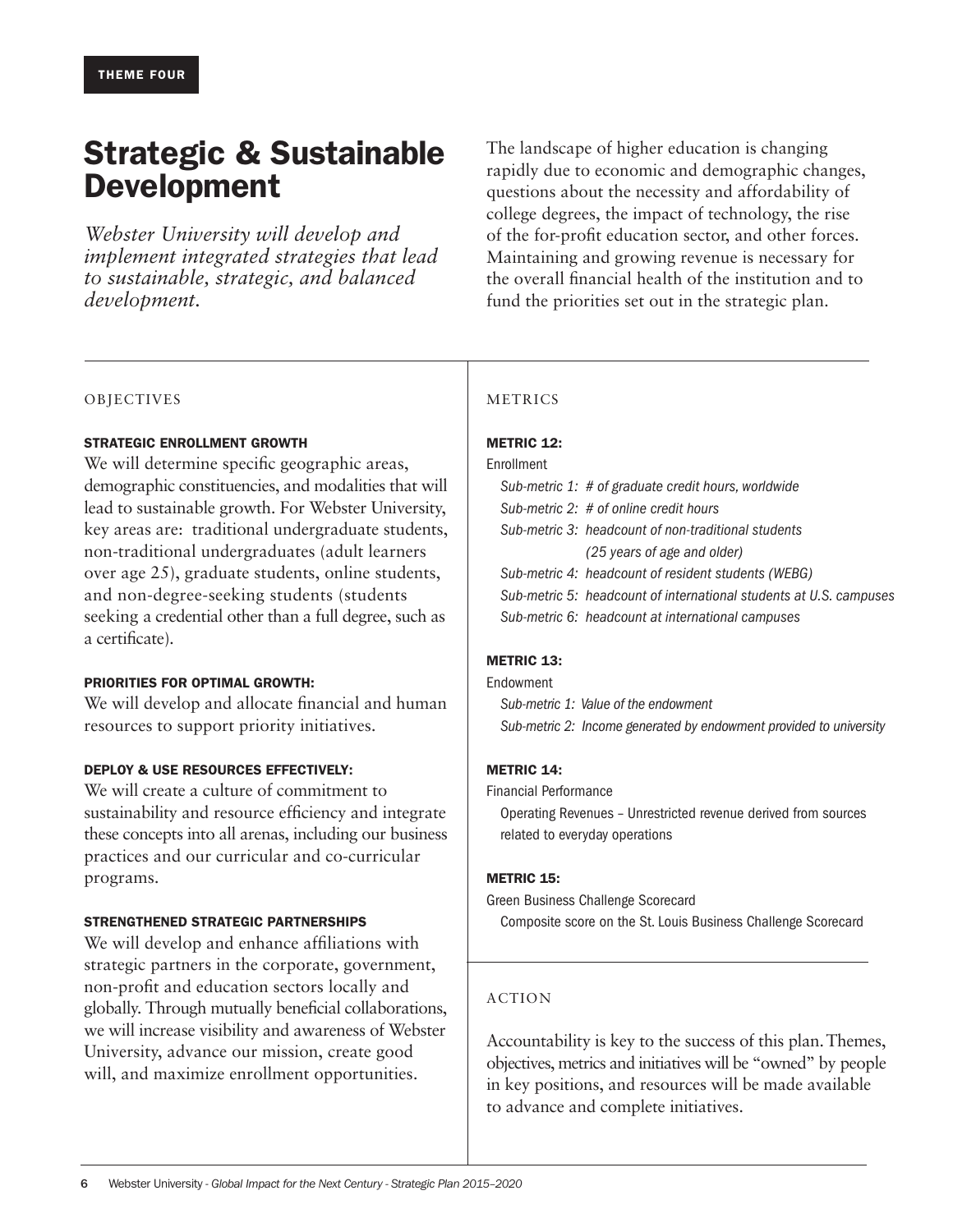## **Background**

In 2008, Webster University adopted Vision 2020 as a new strategic plan. The Vision 2020 plan articulated Webster's vision to be a premier U.S. - based international university setting a distinct standard for global education. Grounded in four core values—students, learning, diversity, global citizenship—the Vision 2020 plan established Webster's mission as a worldwide institution that ensures high-quality learning experiences that transform students for global citizenship and individual excellence.

Since 2008, the Webster community has advanced Vision 2020's six goals and individual activities and objectives. A "strategic prism" refined the plan by articulating a systems orientation to executing elements of the plan, and the Webster 2015 Stretch Goals were created to establish ambitious quantifiable metrics for accomplishing Webster's vision and mission.

Vision 2020 was effectively implemented and completed by 2015, the year of Webster's Centennial. As Webster enters a second century, it does so in a manner that builds upon our storied heritage and accomplishments and advances Webster's vision and mission in the next century. *Global Impact for the Next Century* builds upon the foundation of Webster University's global network. It embraces our global heritage and provides the innovative links to mobilize Webster's vast network of academic and operational excellence on our campus locations around the world.

#### PROCESS: DEVELOPING *GLOBAL IMPACT FOR THE NEXT CENTURY*

Hundreds of members of the Webster University community—faculty, staff, students, administrators, trustees, alumni—developed the foundation documents for the new strategic plan and have led the design of this plan: *Global Impact for the Next Century*. These efforts from 2009 – 2015 helped to establish the foundation for the plan:

- Webster's Internationalization Laboratory
- Seven Working Groups: Science, Technology, Engineering, Math, Medicine (STEMM); External Outreach and Engagement; Recruitment and Enrollment; Retention; Policies and Procedures/Shared Governance; Diversity and Inclusion; and Organizational Realignment
- Deans' Global Initiative
- Academic Program and Site Review
- Trustee Retreats
- **Strategic Plan Steering Committee**

Credo, a comprehensive higher education consulting firm serving private colleges and universities, provided expert assistance to the Strategic Planning Steering Committee, chaired by the vice provost and comprised of Webster faculty, staff, and administrators.

#### RESULT: WHAT THIS PLAN ACCOMPLISHES

This plan builds on Webster's accomplishments and successes in its first century to assure success in its second. The themes and initiatives capitalize on Credo's research about the dimensions of thriving independent colleges and universities.